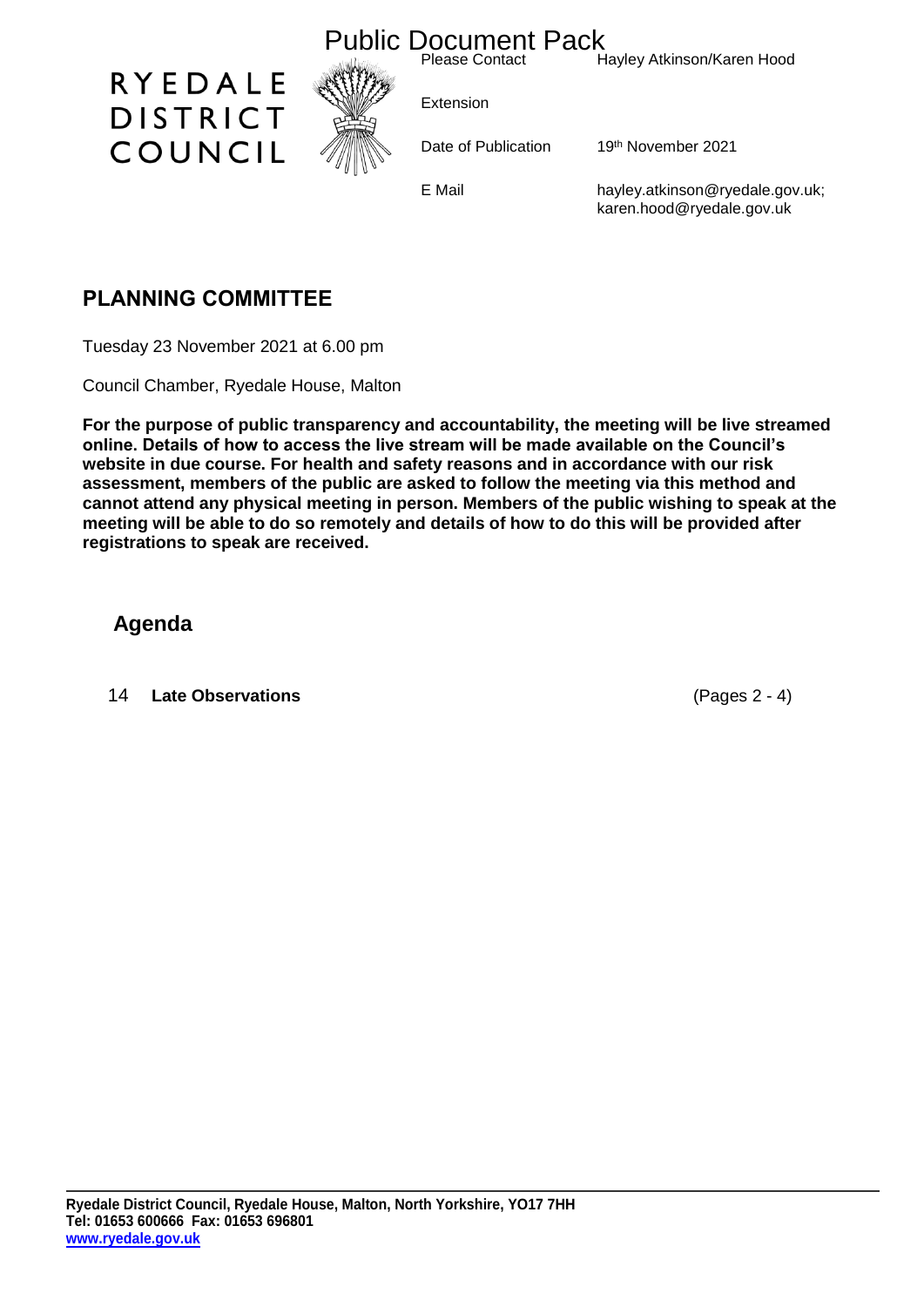

| Please Contact: | Hayley Atkinson                |
|-----------------|--------------------------------|
| Extension       | 43393                          |
| Email:          | Hayley.atkinson@ryedale.gov.uk |

All Members of the Planning Committee Ref: Agendas/Planning/20 Council Solicitor Head of Planning Planning and Regulation Technical Support Manager Agenda Item 14<br>
RYEDALE<br>
DISTRICT<br>
COUNCIL<br>
All Members of the Planning Committee<br>
Head of Planning<br>
Planning and Regulation Technical Support Manag<br>
19<sup>th</sup> November 2021<br>
Dear Councillor<br> **Meeting of the Planning Committe** 

19th November 2021

Dear Councillor

## **Meeting of the Planning Committee – 23rd November 2021**

With reference to the above meeting I enclose for your attention the late observations received since despatch of the agenda.

All items for the late observations relate to:

Item 8 – 12/01223/FUL

Yours sincerely

Mrs Karen Hood Planning and Regulation Technical Support Manager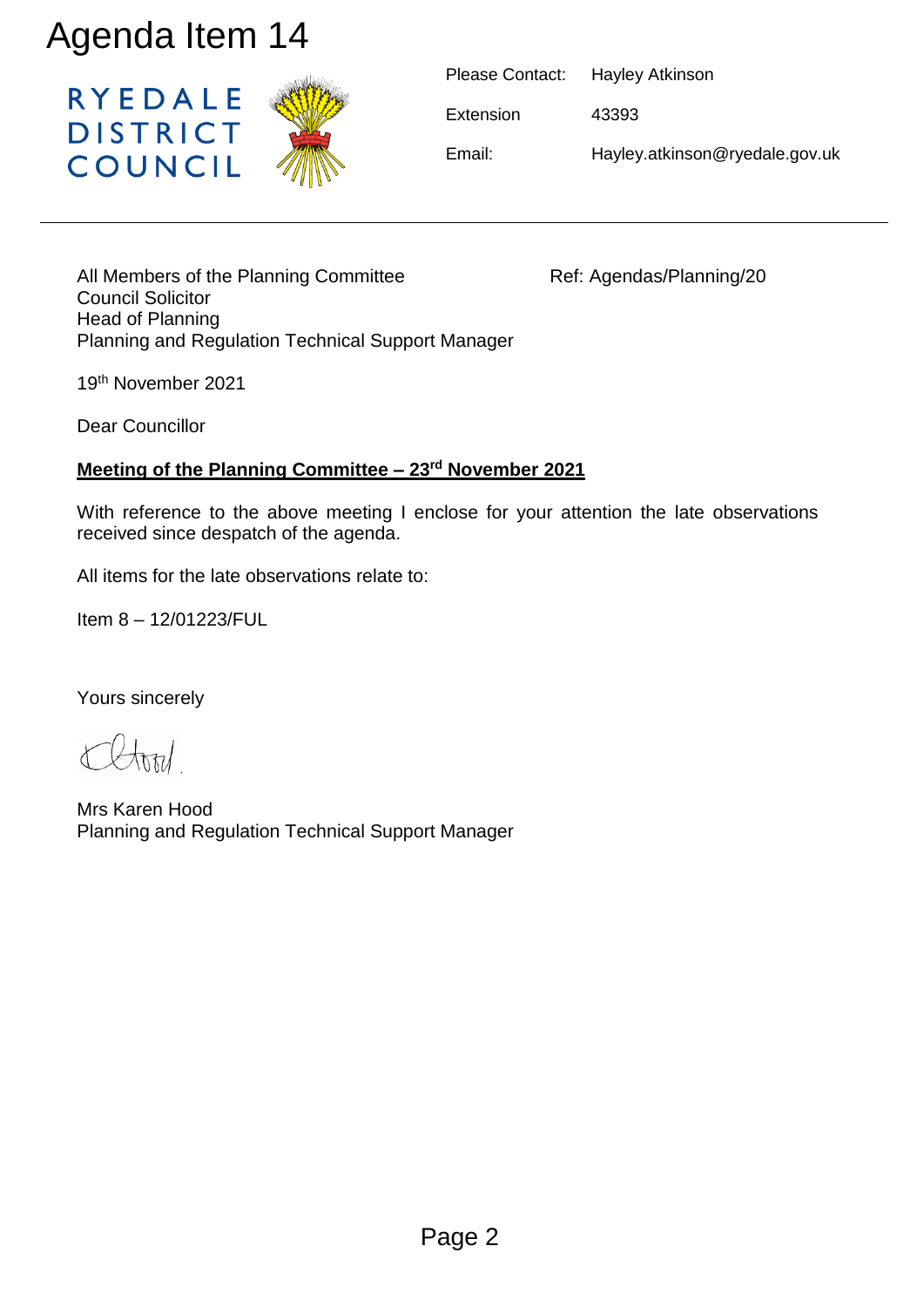**PeteMidgleyDesign** 

Viewley Hill · 15 West Street Swinton **Malton** North Yorkshire > YO17 6SP Tel: 01653 695068 Mob: 07941 459927 Email: admin@petemidgleydesign.co.uk

> Mr T Webster Primrose Corner Scagglethorpe Malton

*Proposal- New Amenity Building , Land to Primrose Corner , Scagglethorpe* 

*Further to the objections from Scagglethorpe parish council we would like to take this opportunity to clarify several points raised , many of which we set out and have answered within the design and access statement originally submitted with the application.*

*With regards that the development is outside the village building line , part of the site was given residential status in July 2018, The proposed amenity block is within this boundary.*

*The proposed new amenity block is exactly the same size as the existing block which provides basic living space and facilities which we believe to be of a modest size and design. Eaves height is 2.5m with a ridge height of 4m*

*The site of the new building was carefully considered to fit well within the permitted development area without having any detrimental effect on the existing site.* 

*As we have previously stated the existing amenity block is used by six adults and up to seven children , anyone can imagine the strain on day to day living. Recently the owner of the site Mr Thomas Webster was married and in order to provide a little more privacy and better living standards this is why the proposed application has been submitted.*